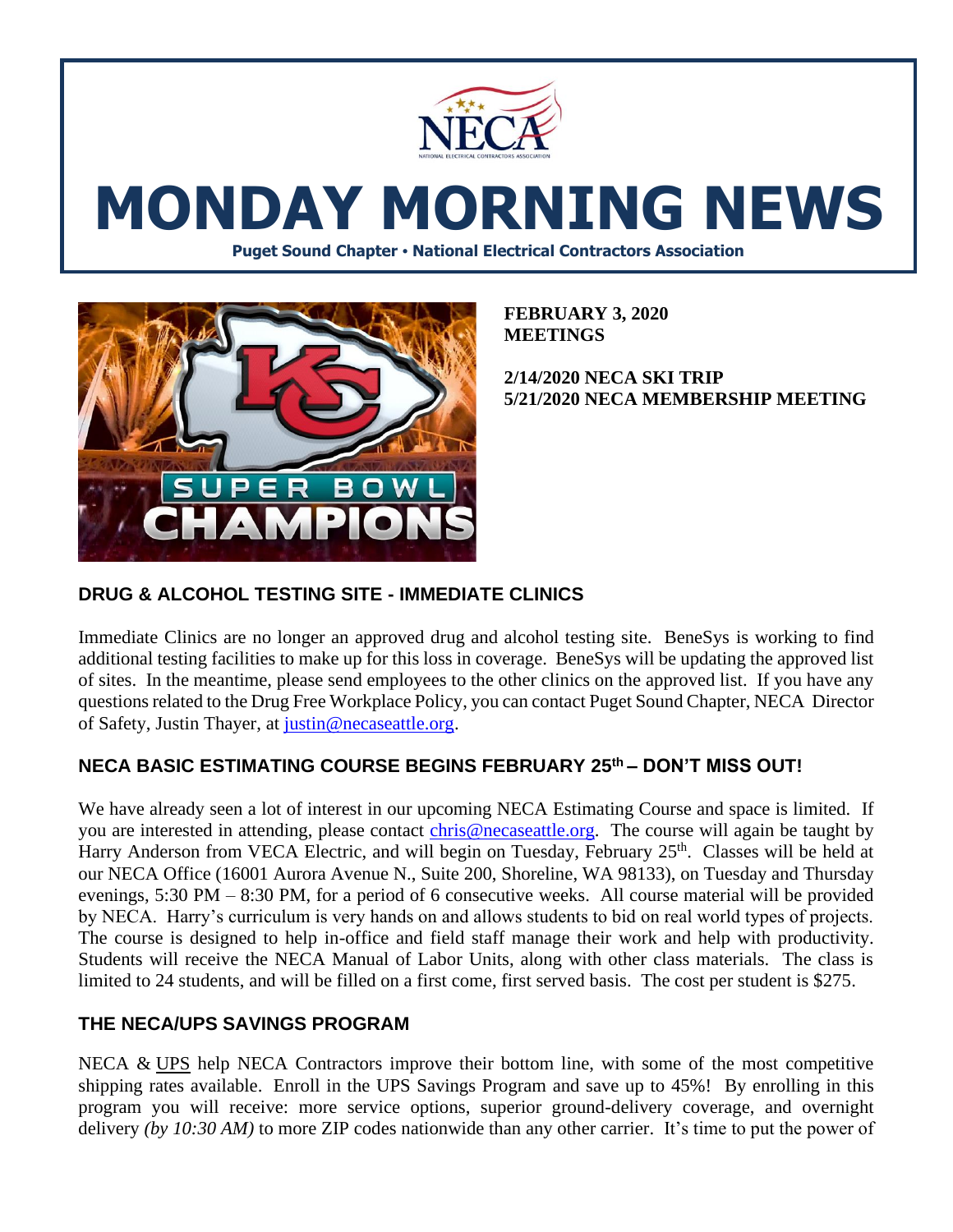logistics to work for you -- Take advantage of our member-only discounted rates with UPS® shipping services by enrolling in the savings program today!



MEMBERS-ONLY SAVINGS INCLUDE:

- 10%\* on UPS Next Day Air<sup>®</sup> Early
- 45% on Domestic Next Day / Deferred
- 25% on Ground Commercial / Residential
- International: 50% on Export / 40% on Import / 25% Canada Standard
- Savings begin at 75%<sup>\*</sup> on UPS Freight<sup>®</sup> shipments over 150 lbs.
- In addition, members can take advantage of UPS Smart Pickup® service for free.

Open a new account, or if you are already taking advantage of our UPS savings program, re-enroll and apply the new discounts to your existing account by visiting: www.savewithups.com/neca or call 1-800- MEMBERS (1-800-636-2377), M-F 5:00AM. – 2:00 PM.

## **AN UPDATE FROM NECA LOBBYIST BRENT LUDEMAN ON THE 2020 LEGISLATIVE SESSION**

We're entering Week 4 of the legislative session. This is the final week for bills to get out of the policy committees with the first cutoff on Friday. The number of bills advancing through the process will significantly winnow. The fiscal committees need to move any bill with a fiscal impact but not necessary to implement the budget before early next week. The past week featured floor action on a couple of major bills. First, the House passed a low-carbon fuel standard mandate on Monday night. HB 1110 would require transportation fuels to contain less carbon-intensive mixes by certain future dates. Similar legislation has passed in both Oregon and California. Industry research shows this proposal will increase the cost of a gallon of gasoline by 45 cents per gallon when fully implemented. In the Senate, the legislature passed a so-called "clean up" of the B&O tax increase from last session. This "clean up" slightly reduces the rate for some taxpayers but adds approximately 4,400 more businesses who have to pay the increase. All told, SB 6492 will raise an additional \$200 million in revenue this biennium. The bill is scheduled for a hearing in the House Finance Committee this week. On Wednesday, legislators introduced HB 2907 authorizing King County to impose a payroll tax on employees making more than \$150,000 per year. The bill is scheduled for a public hearing on Tuesday and executive session on Friday in the House Finance Committee.

**FACT OF THE DAY** - Vincent van Gogh only sold one painting in his lifetime.

**ON THIS DAY IN HISTORY 1959** – Rising American rock stars Buddy Holly, Ritchie Valens and J.P. "The Big Bopper" Richardson are killed when their chartered Beechcraft Bonanza plane crashes in Iowa a few minutes after takeoff from Mason City on a flight headed for Moorehead, Minnesota. Investigators